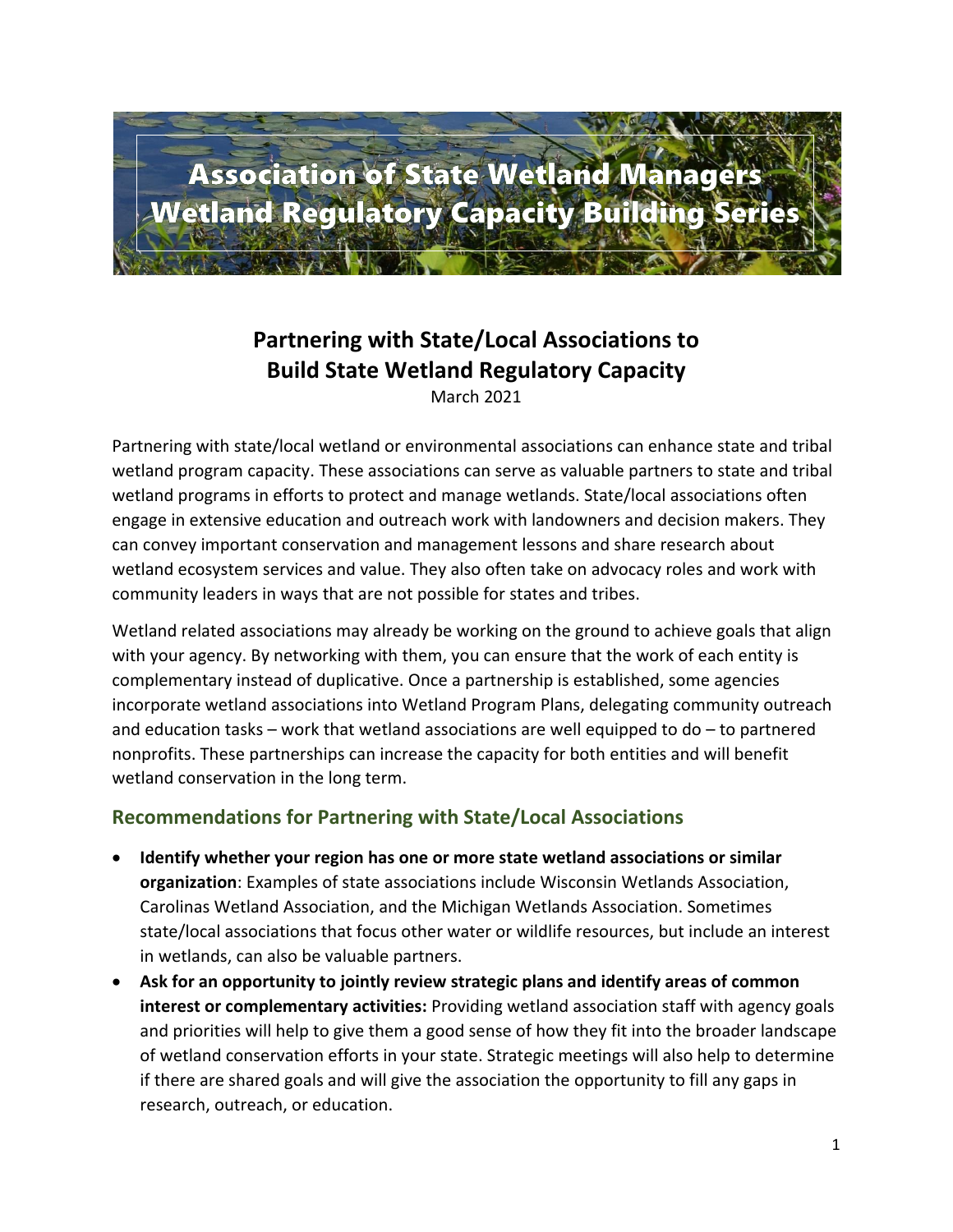- **Develop strategic partnerships:** While working informally is often how partnerships begin, over time it may be useful to develop more strategic and formal relationships. By developing close working relationships and understanding how the two organizations complement each other, the two entities will be better able to identify collaborative opportunities, apply for grants as partners, and achieve greater reach. Developing a relationship with the wetland association will also give you the opportunity to network with wetland professionals outside of state government.
- **Share Information with State/Local Wetland Association Members**: Wetland Associations are generally membership organizations. Their members are often engaged in issues that are important to state wetland programs. Sharing timely information, outreach and training opportunities with association members may help your state agency reach a broader, more engaged audience than it could independently.
- **Participate in Joint Grant Projects:** While state wetland agencies have access to several streams of funding, some sources are more accessible to nonprofits. State agencies can play an important role in grant applications submitted by state or local wetland associations, as training resources, expert input to projects, or tying efforts into broader state agency programs.
- **Develop Complementary Communications Strategies:** While the missions and goals of state wetland agencies and state/local wetland associations are by their very nature different, for specific projects or programs, it may be beneficial to reinforce each other's messages or share similar information to different audiences that can be reached by the different entities. Additionally, there may be opportunities for economies of scale for larger communications initiatives where both parties are partners, such as hiring communications consultants, making a media buy, or advertising an event that both parties are participating in.
- **Develop Complementary Programing:** State/local wetland associations are well equipped for education, outreach, and research programing and projects. Communicating with the public and educating them on complicated, nuanced science and policy is an area where many state agencies struggle and it can be helpful to have an outside organization take that on. It is important for the agency to have clear goals that are in-line with the association's mission and a clear need for assistance with a specific project. There are instances where there is funding available for this kind of work by state/local associations either through the state agency or the EPA.
- **Develop Joint Wetland Program Plans:** State agencies can collaborate with state/local wetland associations to develop EPA Wetland Program Plans. This gives you the opportunity to identify key areas where your conservation goals overlap and put that into a formalized plan.
- **Divide and Conquer:** Close coordination and open communication between agency staff and wetland associations will allow the groups to identify areas of mutual interest and avoid duplicating efforts. Many state agencies are understaffed, and most wetland associations